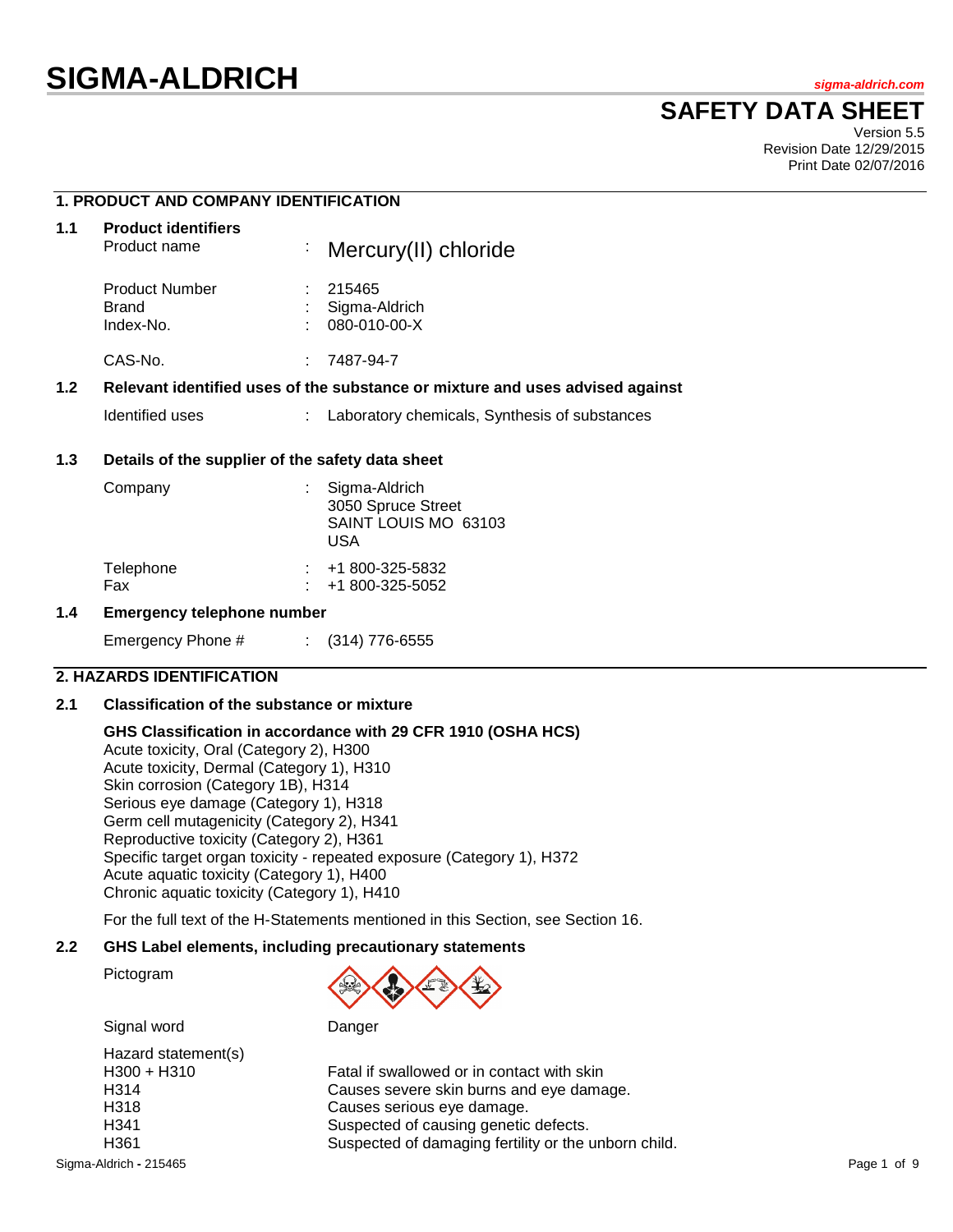| Causes damage to organs through prolonged or repeated exposure.                                                                                                                               |
|-----------------------------------------------------------------------------------------------------------------------------------------------------------------------------------------------|
| Very toxic to aquatic life with long lasting effects.                                                                                                                                         |
|                                                                                                                                                                                               |
| Obtain special instructions before use.                                                                                                                                                       |
| Do not handle until all safety precautions have been read and<br>understood.                                                                                                                  |
| Do not breathe dust/ fume/ gas/ mist/ vapours/ spray.                                                                                                                                         |
| Do not get in eyes, on skin, or on clothing.                                                                                                                                                  |
| Wash skin thoroughly after handling.                                                                                                                                                          |
| Do not eat, drink or smoke when using this product.                                                                                                                                           |
| Avoid release to the environment.                                                                                                                                                             |
| Wear protective gloves/ protective clothing/ eye protection/ face<br>protection.                                                                                                              |
| IF SWALLOWED: Immediately call a POISON CENTER or doctor/<br>physician. Rinse mouth.                                                                                                          |
| IF SWALLOWED: Rinse mouth. Do NOT induce vomiting.                                                                                                                                            |
| IF ON SKIN (or hair): Take off immediately all contaminated clothing.<br>Rinse skin with water/shower.                                                                                        |
| IF INHALED: Remove person to fresh air and keep comfortable for<br>breathing. Immediately call a POISON CENTER or doctor/ physician.                                                          |
| IF IN EYES: Rinse cautiously with water for several minutes. Remove<br>contact lenses, if present and easy to do. Continue rinsing. Immediately<br>call a POISON CENTER or doctor/ physician. |
| IF exposed or concerned: Get medical advice/attention.                                                                                                                                        |
| Take off contaminated clothing and wash before reuse.                                                                                                                                         |
| Collect spillage.                                                                                                                                                                             |
| Store locked up.                                                                                                                                                                              |
| Dispose of contents/ container to an approved waste disposal plant.                                                                                                                           |
|                                                                                                                                                                                               |

## **2.3 Hazards not otherwise classified (HNOC) or not covered by GHS** Rapidly absorbed through skin.

## **3. COMPOSITION/INFORMATION ON INGREDIENTS**

#### **3.1 Substances**

| Synonyms         | : Mercuric chloride |
|------------------|---------------------|
| Formula          | : $Cl2Hg$           |
| Molecular weight | : $271.50$ g/mol    |
| CAS-No.          | 7487-94-7           |
| EC-No.           | $: 231 - 299 - 8$   |
| Index-No.        | 080-010-00-X        |
|                  |                     |

## **Hazardous components**

| Component                | Classification                                                                                                                                                                      | Concentration |
|--------------------------|-------------------------------------------------------------------------------------------------------------------------------------------------------------------------------------|---------------|
| <b>Mercuric chloride</b> |                                                                                                                                                                                     |               |
|                          | Acute Tox. 2; Acute Tox. 1;<br>Skin Corr. 1B; Eye Dam. 1;<br>Muta. 2; Repr. 2; STOT RE 1;<br>Aquatic Acute 1; Aquatic<br>Chronic 1; H300 + H310,<br>H314, H341, H361, H372,<br>H410 | $\leq$ 100 %  |

For the full text of the H-Statements mentioned in this Section, see Section 16.

## **4. FIRST AID MEASURES**

## **4.1 Description of first aid measures**

#### **General advice**

Consult a physician. Show this safety data sheet to the doctor in attendance.Move out of dangerous area.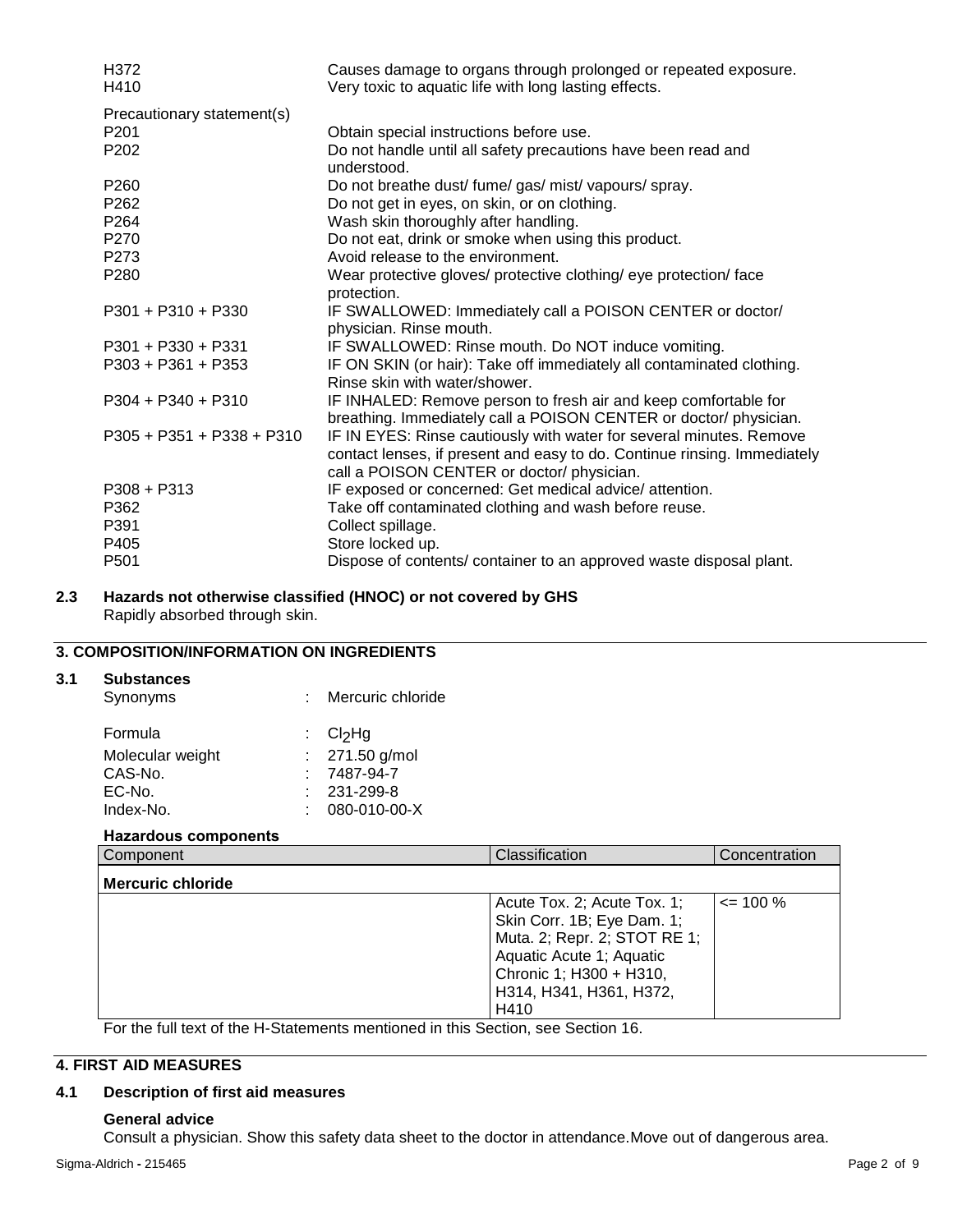## **If inhaled**

If breathed in, move person into fresh air. If not breathing, give artificial respiration. Consult a physician.

#### **In case of skin contact**

Take off contaminated clothing and shoes immediately. Wash off with soap and plenty of water. Take victim immediately to hospital. Consult a physician.

#### **In case of eye contact**

Rinse thoroughly with plenty of water for at least 15 minutes and consult a physician.Continue rinsing eyes during transport to hospital.

#### **If swallowed**

Do NOT induce vomiting. Never give anything by mouth to an unconscious person. Rinse mouth with water. Consult a physician.

**4.2 Most important symptoms and effects, both acute and delayed**

The most important known symptoms and effects are described in the labelling (see section 2.2) and/or in section 11

**4.3 Indication of any immediate medical attention and special treatment needed** No data available

## **5. FIREFIGHTING MEASURES**

#### **5.1 Extinguishing media**

## **Suitable extinguishing media**

Use water spray, alcohol-resistant foam, dry chemical or carbon dioxide.

- **5.2 Special hazards arising from the substance or mixture** Hydrogen chloride gas, Mercury/mercury oxides.
- **5.3 Advice for firefighters** Wear self-contained breathing apparatus for firefighting if necessary.
- **5.4 Further information** No data available

## **6. ACCIDENTAL RELEASE MEASURES**

#### **6.1 Personal precautions, protective equipment and emergency procedures**

Wear respiratory protection. Avoid dust formation. Avoid breathing vapours, mist or gas. Ensure adequate ventilation. Evacuate personnel to safe areas. Avoid breathing dust. For personal protection see section 8.

#### **6.2 Environmental precautions**

Prevent further leakage or spillage if safe to do so. Do not let product enter drains. Discharge into the environment must be avoided.

#### **6.3 Methods and materials for containment and cleaning up**

Pick up and arrange disposal without creating dust. Sweep up and shovel. Keep in suitable, closed containers for disposal.

**6.4 Reference to other sections**

For disposal see section 13.

#### **7. HANDLING AND STORAGE**

## **7.1 Precautions for safe handling**

Avoid contact with skin and eyes. Avoid formation of dust and aerosols.Further processing of solid materials may result in the formation of combustible dusts. The potential for combustible dust formation should be taken into consideration before additional processing occurs.

Provide appropriate exhaust ventilation at places where dust is formed. For precautions see section 2.2.

#### **7.2 Conditions for safe storage, including any incompatibilities** Keep container tightly closed in a dry and well-ventilated place.

Sigma-Aldrich **-** 215465 Page 3 of 9 Light sensitive. Moisture sensitive. Product is sensitive to light and moisture. Storage class (TRGS 510): Non-combustible, acute toxic Cat. 1 and 2 / very toxic hazardous materials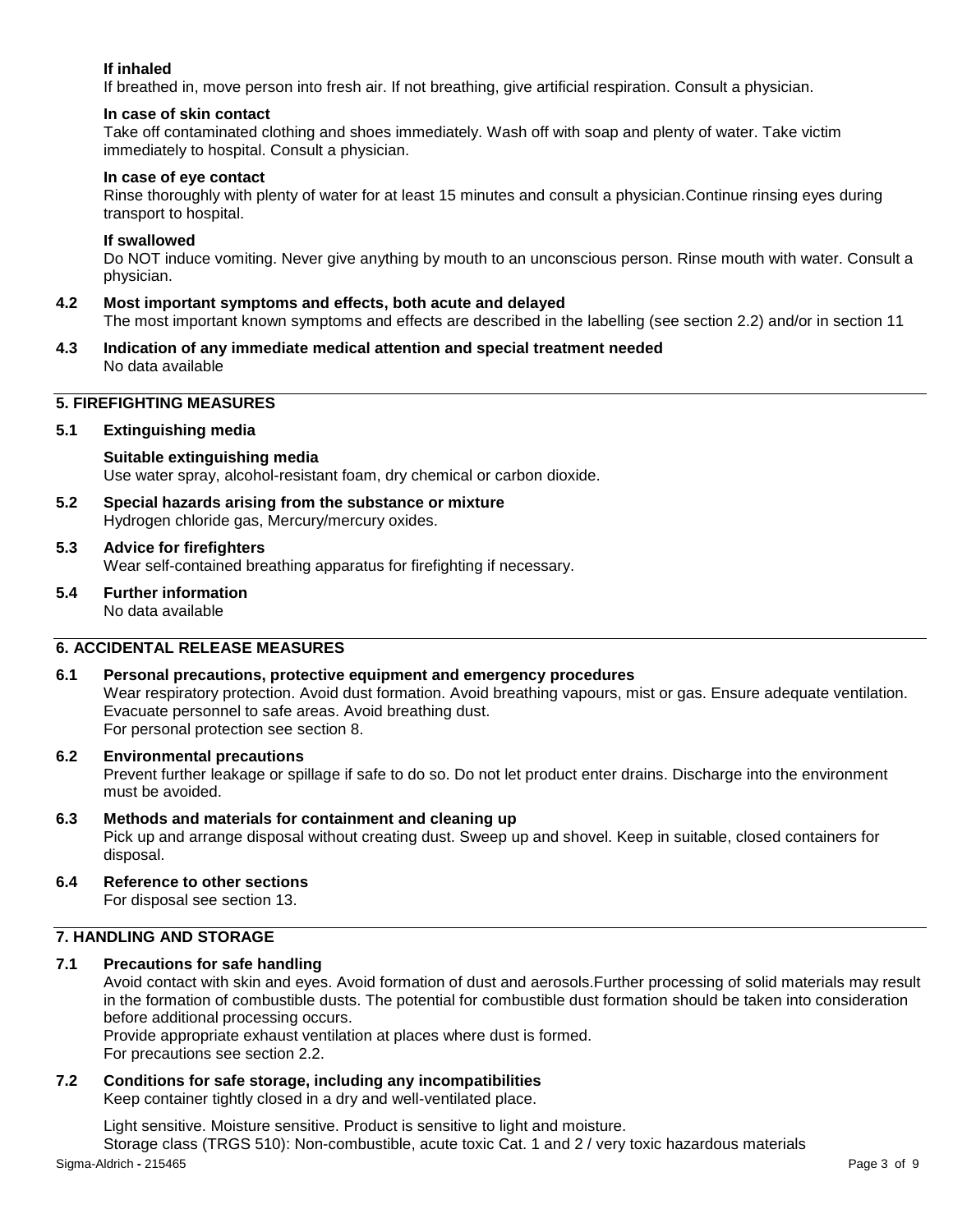#### **7.3 Specific end use(s)**

Apart from the uses mentioned in section 1.2 no other specific uses are stipulated

## **8. EXPOSURE CONTROLS/PERSONAL PROTECTION**

#### **8.1 Control parameters**

#### **Components with workplace control parameters**

| Component         | CAS-No.                                                              | Value                                                                                          | Control                                | <b>Basis</b>                                                         |  |  |
|-------------------|----------------------------------------------------------------------|------------------------------------------------------------------------------------------------|----------------------------------------|----------------------------------------------------------------------|--|--|
|                   |                                                                      |                                                                                                | parameters                             |                                                                      |  |  |
| Mercuric chloride | 7487-94-7                                                            | <b>TWA</b>                                                                                     | 0.025000                               | <b>USA. ACGIH Threshold Limit Values</b>                             |  |  |
|                   |                                                                      |                                                                                                | mg/m3                                  | (TLV)                                                                |  |  |
|                   | Remarks                                                              |                                                                                                | Central Nervous System impairment      |                                                                      |  |  |
|                   |                                                                      |                                                                                                | Kidney damage                          |                                                                      |  |  |
|                   |                                                                      |                                                                                                |                                        | Substances for which there is a Biological Exposure Index or Indices |  |  |
|                   |                                                                      | (see BEI® section)                                                                             |                                        |                                                                      |  |  |
|                   |                                                                      |                                                                                                | Not classifiable as a human carcinogen |                                                                      |  |  |
|                   |                                                                      |                                                                                                | Danger of cutaneous absorption         |                                                                      |  |  |
|                   |                                                                      | varies                                                                                         |                                        |                                                                      |  |  |
|                   |                                                                      | <b>TWA</b>                                                                                     | 0.050000                               | USA. NIOSH Recommended                                               |  |  |
|                   |                                                                      |                                                                                                | mg/m3                                  | <b>Exposure Limits</b>                                               |  |  |
|                   |                                                                      |                                                                                                | Potential for dermal absorption        |                                                                      |  |  |
|                   |                                                                      | $\mathsf{C}$                                                                                   | 0.100000                               | USA, NIOSH Recommended                                               |  |  |
|                   |                                                                      |                                                                                                | mg/m3                                  | <b>Exposure Limits</b>                                               |  |  |
|                   |                                                                      | Potential for dermal absorption<br>See Table Z-2                                               |                                        |                                                                      |  |  |
|                   |                                                                      |                                                                                                |                                        |                                                                      |  |  |
|                   |                                                                      | See Table Z-2                                                                                  |                                        |                                                                      |  |  |
|                   |                                                                      | <b>TWA</b>                                                                                     | 0.025 mg/m3                            | USA. ACGIH Threshold Limit Values                                    |  |  |
|                   |                                                                      |                                                                                                |                                        | (TLV)                                                                |  |  |
|                   |                                                                      |                                                                                                | Central Nervous System impairment      |                                                                      |  |  |
|                   |                                                                      | Kidney damage                                                                                  |                                        |                                                                      |  |  |
|                   | Substances for which there is a Biological Exposure Index or Indices |                                                                                                |                                        |                                                                      |  |  |
|                   |                                                                      | (see BEI® section)<br>Not classifiable as a human carcinogen<br>Danger of cutaneous absorption |                                        |                                                                      |  |  |
|                   |                                                                      |                                                                                                |                                        |                                                                      |  |  |
|                   |                                                                      |                                                                                                |                                        |                                                                      |  |  |
|                   |                                                                      | varies                                                                                         |                                        |                                                                      |  |  |
|                   |                                                                      | <b>TWA</b>                                                                                     | $0.05$ mg/m $3$                        | <b>USA. NIOSH Recommended</b>                                        |  |  |
|                   |                                                                      |                                                                                                |                                        | <b>Exposure Limits</b>                                               |  |  |
|                   |                                                                      |                                                                                                | Potential for dermal absorption        |                                                                      |  |  |
|                   |                                                                      | $\mathsf{C}$                                                                                   | $0.1$ mg/m $3$                         | <b>USA. NIOSH Recommended</b>                                        |  |  |
|                   |                                                                      |                                                                                                |                                        | <b>Exposure Limits</b>                                               |  |  |
|                   |                                                                      | Potential for dermal absorption                                                                |                                        |                                                                      |  |  |

#### **8.2 Exposure controls**

#### **Appropriate engineering controls**

Avoid contact with skin, eyes and clothing. Wash hands before breaks and immediately after handling the product.

#### **Personal protective equipment**

#### **Eye/face protection**

Face shield and safety glasses Use equipment for eye protection tested and approved under appropriate government standards such as NIOSH (US) or EN 166(EU).

#### **Skin protection**

Handle with gloves. Gloves must be inspected prior to use. Use proper glove removal technique (without touching glove's outer surface) to avoid skin contact with this product. Dispose of contaminated gloves after use in accordance with applicable laws and good laboratory practices. Wash and dry hands.

Sigma-Aldrich **-** 215465 Page 4 of 9 Full contact Material: Nitrile rubber Minimum layer thickness: 0.11 mm Break through time: 480 min Material tested:Dermatril® (KCL 740 / Aldrich Z677272, Size M)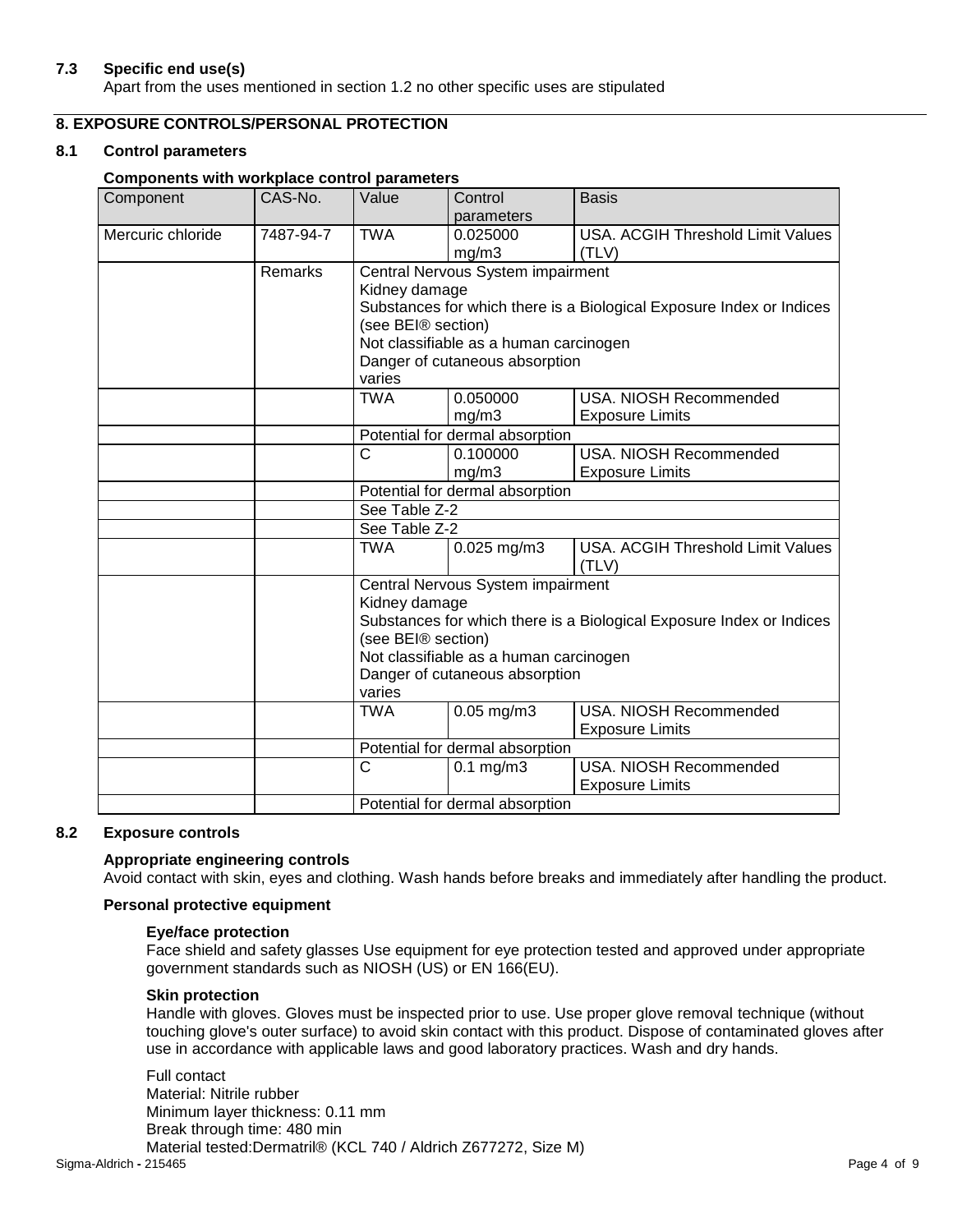Splash contact Material: Nitrile rubber Minimum layer thickness: 0.11 mm Break through time: 480 min Material tested:Dermatril® (KCL 740 / Aldrich Z677272, Size M)

data source: KCL GmbH, D-36124 Eichenzell, phone +49 (0)6659 87300, e-mail sales@kcl.de, test method: EN374

If used in solution, or mixed with other substances, and under conditions which differ from EN 374, contact the supplier of the CE approved gloves. This recommendation is advisory only and must be evaluated by an industrial hygienist and safety officer familiar with the specific situation of anticipated use by our customers. It should not be construed as offering an approval for any specific use scenario.

#### **Body Protection**

Complete suit protecting against chemicals, The type of protective equipment must be selected according to the concentration and amount of the dangerous substance at the specific workplace.

#### **Respiratory protection**

Where risk assessment shows air-purifying respirators are appropriate use a full-face particle respirator type N100 (US) or type P3 (EN 143) respirator cartridges as a backup to engineering controls. If the respirator is the sole means of protection, use a full-face supplied air respirator. Use respirators and components tested and approved under appropriate government standards such as NIOSH (US) or CEN (EU).

#### **Control of environmental exposure**

Prevent further leakage or spillage if safe to do so. Do not let product enter drains. Discharge into the environment must be avoided.

## **9. PHYSICAL AND CHEMICAL PROPERTIES**

#### **9.1 Information on basic physical and chemical properties**

| a) | Appearance                                         | Form: solid                                 |
|----|----------------------------------------------------|---------------------------------------------|
| b) | Odour                                              | No data available                           |
| c) | <b>Odour Threshold</b>                             | No data available                           |
| d) | рH                                                 | No data available                           |
| e) | Melting point/freezing<br>point                    | Melting point/range: 277 °C (531 °F) - lit. |
| f) | Initial boiling point and<br>boiling range         | 302 °C (576 °F) at 1,013 hPa (760 mmHg)     |
| g) | Flash point                                        | Not applicable                              |
| h) | Evaporation rate                                   | No data available                           |
| i) | Flammability (solid, gas)                          | No data available                           |
| j) | Upper/lower<br>flammability or<br>explosive limits | No data available                           |
| k) | Vapour pressure                                    | 1.7 hPa (1.3 mmHg) at 236 °C (457 °F)       |
| I) | Vapour density                                     | No data available                           |
| m) | Relative density                                   | 5.440 g/cm3                                 |
| n) | Water solubility                                   | No data available                           |
| o) | Partition coefficient: n-<br>octanol/water         | No data available                           |
| p) | Auto-ignition<br>temperature                       | No data available                           |
| q) | Decomposition<br>temperature                       | No data available                           |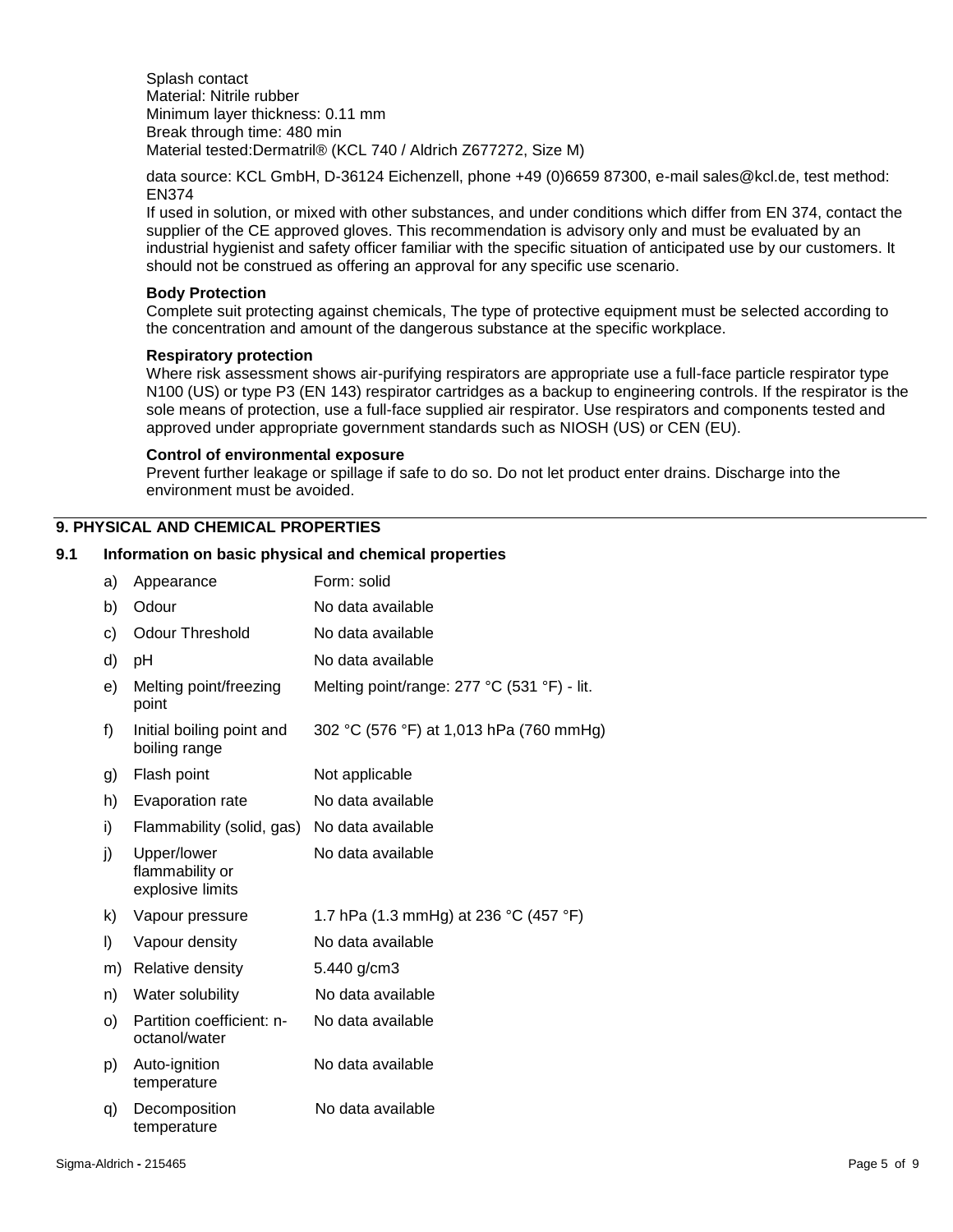- r) Viscosity No data available
- s) Explosive properties No data available
- t) Oxidizing properties No data available
- **9.2 Other safety information** No data available

## **10. STABILITY AND REACTIVITY**

## **10.1 Reactivity**

No data available

#### **10.2 Chemical stability** Stable under recommended storage conditions.

- **10.3 Possibility of hazardous reactions** No data available
- **10.4 Conditions to avoid** Avoid moisture. Light.
- **10.5 Incompatible materials** Strong oxidizing agents, Strong bases
- **10.6 Hazardous decomposition products** Other decomposition products - No data available In the event of fire: see section 5

## **11. TOXICOLOGICAL INFORMATION**

#### **11.1 Information on toxicological effects**

#### **Acute toxicity** No data available

Inhalation: No data available

LD50 Dermal - Rat - 41 mg/kg

No data available

#### **Skin corrosion/irritation**

Skin - Rabbit Result: Severe skin irritation - 24 h

#### **Serious eye damage/eye irritation**

Eyes - Rabbit Result: Severe eye irritation - 24 h

#### **Respiratory or skin sensitisation** No data available

#### **Germ cell mutagenicity**

In vitro tests showed mutagenic effects which were not observed with in vivo test.

#### **Carcinogenicity**

This product is or contains a component that is not classifiable as to its carcinogenicity based on its IARC, ACGIH, NTP, or EPA classification.

- IARC: 3 Group 3: Not classifiable as to its carcinogenicity to humans (Mercuric chloride)
- NTP: No component of this product present at levels greater than or equal to 0.1% is identified as a known or anticipated carcinogen by NTP.
- OSHA: No component of this product present at levels greater than or equal to 0.1% is identified as a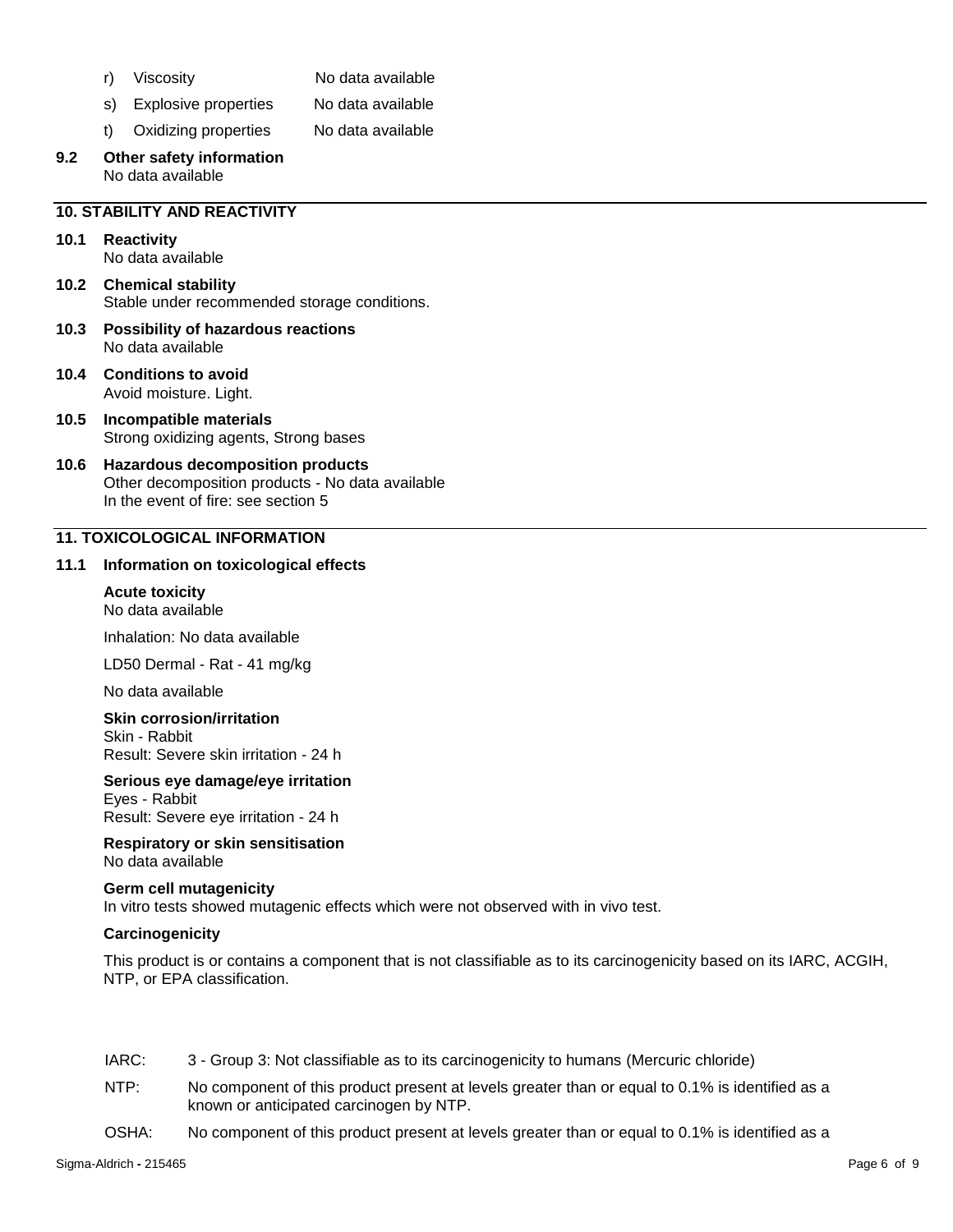carcinogen or potential carcinogen by OSHA.

#### **Reproductive toxicity**

Suspected human reproductive toxicant

Overexposure may cause reproductive disorder(s) based on tests with laboratory animals.

#### **Specific target organ toxicity - single exposure** No data available

#### **Specific target organ toxicity - repeated exposure**

Causes damage to organs through prolonged or repeated exposure.

#### **Aspiration hazard** No data available

## **Additional Information**

RTECS: OV9100000

Material is extremely destructive to tissue of the mucous membranes and upper respiratory tract, eyes, and skin., Cough, Shortness of breath, Headache, Nausea

Stomach - Irregularities - Based on Human Evidence Stomach - Irregularities - Based on Human Evidence

#### **12. ECOLOGICAL INFORMATION**

#### **12.1 Toxicity**

| Toxicity to fish                                          | mortality LOEC - Lates calcarifer - 0.113 mg/l - 96.0 h          |  |  |
|-----------------------------------------------------------|------------------------------------------------------------------|--|--|
|                                                           | LC50 - Oncorhynchus mykiss (rainbow trout) - 0.016 mg/l - 96.0 h |  |  |
| Toxicity to daphnia and<br>other aquatic<br>invertebrates | EC50 - Daphnia magna (Water flea) - 0.002 mg/l - 48 h            |  |  |
| Toxicity to algae                                         | Growth inhibition EC50 - Ditylum brightwellii - 0.01 mg/l - 5 d  |  |  |
|                                                           |                                                                  |  |  |

#### **12.2 Persistence and degradability** No data available

#### **12.3 Bioaccumulative potential** Pimephales promelas (fathead minnow) - 0.50 µg/l

Bioconcentration factor (BCF): 5,680

**12.4 Mobility in soil**

No data available

## **12.5 Results of PBT and vPvB assessment**

PBT/vPvB assessment not available as chemical safety assessment not required/not conducted

#### **12.6 Other adverse effects**

Very toxic to aquatic life with long lasting effects. An environmental hazard cannot be excluded in the event of unprofessional handling or disposal.

## **13. DISPOSAL CONSIDERATIONS**

#### **13.1 Waste treatment methods**

#### **Product**

Offer surplus and non-recyclable solutions to a licensed disposal company. Contact a licensed professional waste disposal service to dispose of this material. Dissolve or mix the material with a combustible solvent and burn in a chemical incinerator equipped with an afterburner and scrubber.

#### **Contaminated packaging**

Dispose of as unused product.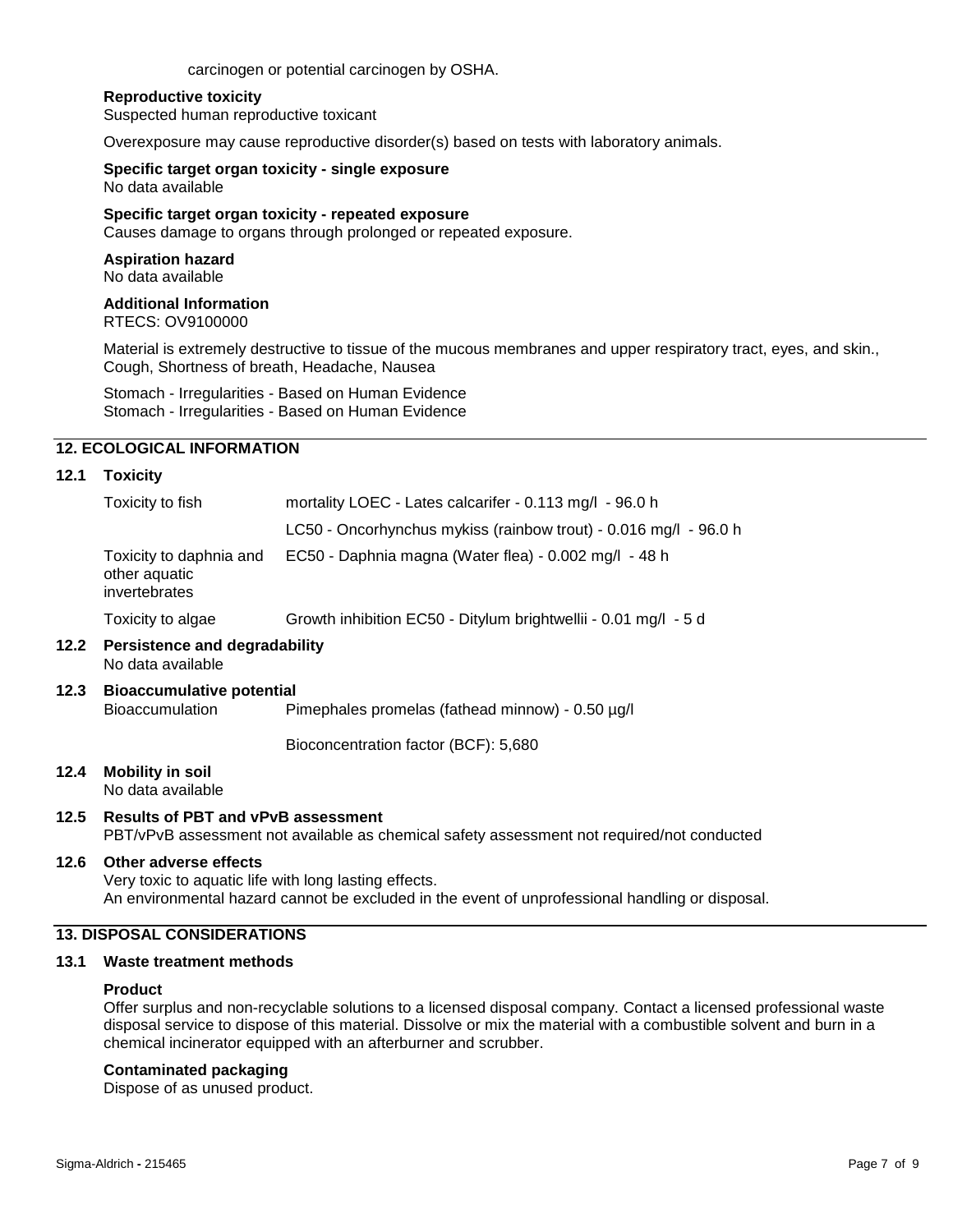## **14. TRANSPORT INFORMATION**

| DOT (US)<br>UN number: 1624<br>Proper shipping name: Mercuric chloride<br>Reportable Quantity (RQ): | <b>Class: 6.1</b>                                                                                                          | Packing group: II |                      |                                                                                                             |  |
|-----------------------------------------------------------------------------------------------------|----------------------------------------------------------------------------------------------------------------------------|-------------------|----------------------|-------------------------------------------------------------------------------------------------------------|--|
| Poison Inhalation Hazard: No                                                                        |                                                                                                                            |                   |                      |                                                                                                             |  |
| <b>IMDG</b><br>UN number: 1624<br>Marine pollutant: yes<br><b>IATA</b>                              | <b>Class: 6.1</b><br>Proper shipping name: MERCURIC CHLORIDE                                                               | Packing group: II |                      | EMS-No: F-A, S-A                                                                                            |  |
| UN number: 1624<br>Proper shipping name: Mercuric chloride                                          | Class: 6.1                                                                                                                 | Packing group: II |                      |                                                                                                             |  |
| <b>15. REGULATORY INFORMATION</b>                                                                   |                                                                                                                            |                   |                      |                                                                                                             |  |
| <b>SARA 302 Components</b><br>Mercuric chloride                                                     | The following components are subject to reporting levels established by SARA Title III, Section 302:                       |                   | CAS-No.<br>7487-94-7 | <b>Revision Date</b><br>2007-07-01                                                                          |  |
| <b>SARA 313 Components</b>                                                                          | Minimis) reporting levels established by SARA Title III, Section 313.                                                      |                   |                      | This material does not contain any chemical components with known CAS numbers that exceed the threshold (De |  |
| SARA 311/312 Hazards                                                                                | Acute Health Hazard, Chronic Health Hazard                                                                                 |                   |                      |                                                                                                             |  |
|                                                                                                     | <b>Massachusetts Right To Know Components</b>                                                                              |                   |                      |                                                                                                             |  |
| Mercuric chloride                                                                                   |                                                                                                                            |                   | CAS-No.<br>7487-94-7 | <b>Revision Date</b><br>2007-07-01                                                                          |  |
|                                                                                                     | Pennsylvania Right To Know Components                                                                                      |                   |                      |                                                                                                             |  |
| Mercuric chloride                                                                                   |                                                                                                                            |                   | CAS-No.<br>7487-94-7 | <b>Revision Date</b><br>2007-07-01                                                                          |  |
| <b>New Jersey Right To Know Components</b>                                                          |                                                                                                                            |                   |                      |                                                                                                             |  |
| Mercuric chloride                                                                                   |                                                                                                                            |                   | CAS-No.<br>7487-94-7 | <b>Revision Date</b><br>2007-07-01                                                                          |  |
| <b>California Prop. 65 Components</b><br>harm.<br>Mercuric chloride                                 | WARNING: This product contains a chemical known to the<br>State of California to cause birth defects or other reproductive |                   | CAS-No.<br>7487-94-7 | <b>Revision Date</b><br>2013-12-20                                                                          |  |

## **16. OTHER INFORMATION**

## **Full text of H-Statements referred to under sections 2 and 3.**

| Acute toxicity                             |
|--------------------------------------------|
| Acute aquatic toxicity                     |
| Chronic aquatic toxicity                   |
| Serious eye damage                         |
| Fatal if swallowed.                        |
| Fatal if swallowed or in contact with skin |
| Fatal in contact with skin.                |
| Causes severe skin burns and eye damage.   |
|                                            |